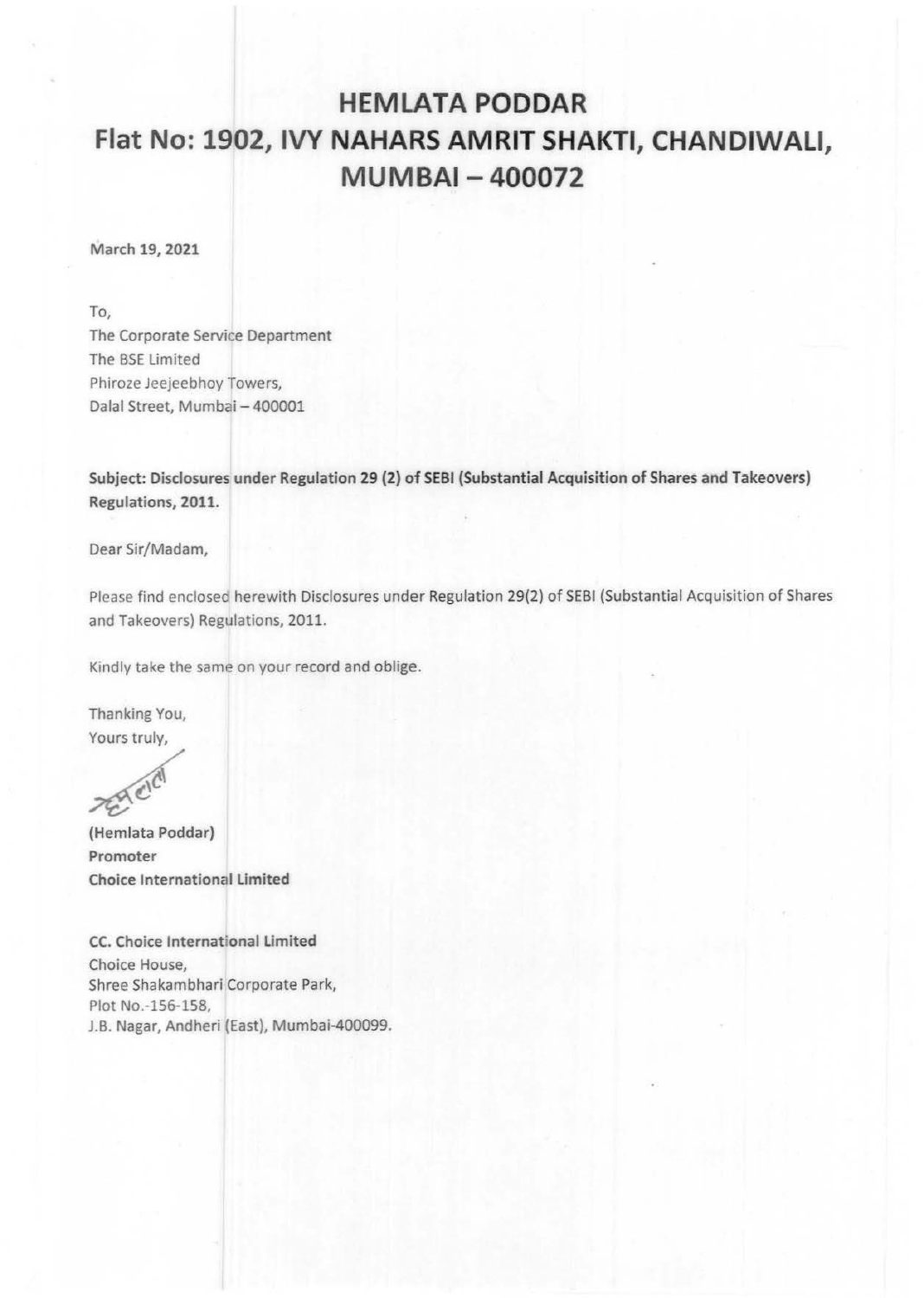## ANNEXURE - 2<br>Format for disclosures under Regulation 29(2) of SEBI (Substantial Acquisition of Shares and<br>Takeovers) Regulations, 2011

| Name of the Target Company (TC)                                            | Choice International Limited                                                                                                                                                                                                                                                                                           |                                          |                          |  |                        |                           |
|----------------------------------------------------------------------------|------------------------------------------------------------------------------------------------------------------------------------------------------------------------------------------------------------------------------------------------------------------------------------------------------------------------|------------------------------------------|--------------------------|--|------------------------|---------------------------|
|                                                                            | 1) Kamal Poddar( Promoter)                                                                                                                                                                                                                                                                                             |                                          |                          |  |                        |                           |
|                                                                            |                                                                                                                                                                                                                                                                                                                        | 2) Arunkumar Poddar( Promoter)           |                          |  |                        |                           |
|                                                                            | 3) Archana Anil Patodia( Promoter)<br>4) Vinita Sunil Patodia( Promoter)<br>5) Sonu Poddar( Promoter)                                                                                                                                                                                                                  |                                          |                          |  |                        |                           |
|                                                                            |                                                                                                                                                                                                                                                                                                                        |                                          |                          |  |                        |                           |
|                                                                            |                                                                                                                                                                                                                                                                                                                        |                                          |                          |  |                        |                           |
|                                                                            |                                                                                                                                                                                                                                                                                                                        | 6) Sunil Kumar Patodia( Promoter)        |                          |  |                        |                           |
|                                                                            |                                                                                                                                                                                                                                                                                                                        |                                          |                          |  |                        |                           |
|                                                                            | 7) Anil C Patodia( Promoter)<br>8) Hemlata Kamal Poddar(Promoter)                                                                                                                                                                                                                                                      |                                          |                          |  |                        |                           |
|                                                                            |                                                                                                                                                                                                                                                                                                                        |                                          |                          |  |                        |                           |
|                                                                            | 9) Sunil Chothmal Patodia HUF( Promoter)                                                                                                                                                                                                                                                                               |                                          |                          |  |                        |                           |
|                                                                            |                                                                                                                                                                                                                                                                                                                        | 10) Anil Chothmal Patodia HUF( Promoter) |                          |  |                        |                           |
| Name(s) of the acquirer and Persons Acting in Concert (PAC) with the       | 11) Suyash Sunil Patodia( Promoter)<br>12) Aayush Anil Patodia( Promoter)<br>13) Shreya Patodia( Promoter)<br>14) Aastha Anii Patodia( Promoter)<br>15) Arunkumar Poddar HUF( Promoter)<br>16) Kamal Poddar HUF<br>(Promoter)<br>17) Shree Shakambhari Exims Private Limited (<br>Promoter)<br>18) Sunil Bagaria (PAC) |                                          |                          |  |                        |                           |
| acquirer                                                                   |                                                                                                                                                                                                                                                                                                                        |                                          |                          |  |                        |                           |
|                                                                            |                                                                                                                                                                                                                                                                                                                        |                                          |                          |  |                        |                           |
|                                                                            |                                                                                                                                                                                                                                                                                                                        |                                          |                          |  |                        |                           |
|                                                                            |                                                                                                                                                                                                                                                                                                                        |                                          |                          |  |                        |                           |
|                                                                            |                                                                                                                                                                                                                                                                                                                        |                                          |                          |  |                        |                           |
|                                                                            |                                                                                                                                                                                                                                                                                                                        |                                          |                          |  | 19) Ajay Kejriwal(PAC) |                           |
| 20) Ratiraj Tibrewal (PAC)<br>21) Yogesh Jadhav(PAC)                       |                                                                                                                                                                                                                                                                                                                        |                                          |                          |  |                        |                           |
|                                                                            |                                                                                                                                                                                                                                                                                                                        |                                          |                          |  |                        | 22) Chaitali Jadhav (PAC) |
| Whether the acquirer belongs to Promoter/Promoter group                    |                                                                                                                                                                                                                                                                                                                        | Yes                                      |                          |  |                        |                           |
| Name(s) of the Stock Exchange(s) where the shares of TC are                |                                                                                                                                                                                                                                                                                                                        | <b>BSE Ltd</b>                           |                          |  |                        |                           |
| Listed                                                                     |                                                                                                                                                                                                                                                                                                                        |                                          |                          |  |                        |                           |
|                                                                            |                                                                                                                                                                                                                                                                                                                        | % w.r.t.total                            | % w.r.t. total           |  |                        |                           |
|                                                                            |                                                                                                                                                                                                                                                                                                                        | share/voting                             | diluted                  |  |                        |                           |
| Details of the acquisition /disposalas follows:                            | Number                                                                                                                                                                                                                                                                                                                 | capital                                  | share/voting             |  |                        |                           |
|                                                                            |                                                                                                                                                                                                                                                                                                                        | wherever                                 | capital of the           |  |                        |                           |
|                                                                            |                                                                                                                                                                                                                                                                                                                        | applicable                               | ТC                       |  |                        |                           |
| Before the acquisition under consideration, holding of acquirer along with |                                                                                                                                                                                                                                                                                                                        |                                          |                          |  |                        |                           |
| PAC                                                                        |                                                                                                                                                                                                                                                                                                                        |                                          |                          |  |                        |                           |
| Shares carrying voting Rights                                              |                                                                                                                                                                                                                                                                                                                        |                                          |                          |  |                        |                           |
| HKamal Poddar                                                              |                                                                                                                                                                                                                                                                                                                        |                                          |                          |  |                        |                           |
| 2) Arunkumar Poddar                                                        | 2500011                                                                                                                                                                                                                                                                                                                | 9.91                                     | 6.28                     |  |                        |                           |
|                                                                            | 2100000                                                                                                                                                                                                                                                                                                                | 8.33                                     | 5.28                     |  |                        |                           |
| 3) Archana Anil Patodia                                                    | 1575000                                                                                                                                                                                                                                                                                                                | 6.25                                     | 3.96                     |  |                        |                           |
| 4) Vinita Sunil Patodia                                                    | 1612500                                                                                                                                                                                                                                                                                                                | 6.39                                     | 4.05                     |  |                        |                           |
| 5) Sonu Poddar                                                             | 2000000                                                                                                                                                                                                                                                                                                                | 7.93                                     | 5.02                     |  |                        |                           |
| 6)Sunil Kumar Patodia                                                      | 2588500                                                                                                                                                                                                                                                                                                                | 10.26                                    | 6.50                     |  |                        |                           |
| 7) Anil C Patodia                                                          | 1100000                                                                                                                                                                                                                                                                                                                | 436                                      | 2.76                     |  |                        |                           |
| SiHemlata Kamal Poddar                                                     | 850000                                                                                                                                                                                                                                                                                                                 | 3.37                                     | 2.14                     |  |                        |                           |
| 91Sunil Chothmal Patodia HUF                                               | 300000                                                                                                                                                                                                                                                                                                                 | 1.19                                     | 0.75                     |  |                        |                           |
| 10) Anil Chothmal Patodia HUF                                              | 300000                                                                                                                                                                                                                                                                                                                 | 1.19                                     | 0.75                     |  |                        |                           |
| 11) Suyash Sunil Patodia                                                   | 300000                                                                                                                                                                                                                                                                                                                 | 1.19                                     | 0.75                     |  |                        |                           |
| 12) Aayush Anil Patodia                                                    |                                                                                                                                                                                                                                                                                                                        |                                          |                          |  |                        |                           |
|                                                                            | 300000                                                                                                                                                                                                                                                                                                                 | 1.19                                     | 0.75                     |  |                        |                           |
| 13) Shreya Patodia                                                         | 124000                                                                                                                                                                                                                                                                                                                 | 0.49                                     | 0.31                     |  |                        |                           |
| 14) Aastha Anil Patodia                                                    | 300000                                                                                                                                                                                                                                                                                                                 | 1.19                                     | 0.75                     |  |                        |                           |
| 15) Arunkumar Poddar HUF                                                   | 225000                                                                                                                                                                                                                                                                                                                 | 0.89                                     | 0.57                     |  |                        |                           |
| 16) Kamal Poddar HUF                                                       | 225000                                                                                                                                                                                                                                                                                                                 | 0.89                                     | 0.57                     |  |                        |                           |
| 17) Shree Shakambhari Exims Private Limited                                | 600000                                                                                                                                                                                                                                                                                                                 | 2.38                                     | 1.51                     |  |                        |                           |
| 18) Sunil Bagaria (PAC)                                                    | 250000                                                                                                                                                                                                                                                                                                                 | 0.99                                     | 0.63                     |  |                        |                           |
| 19) Ajay Kejriwal(PAC)                                                     | 102000                                                                                                                                                                                                                                                                                                                 | 0.40                                     | 0.26                     |  |                        |                           |
| 20) Ratiraj Tibrewal (PAC)                                                 | 50000                                                                                                                                                                                                                                                                                                                  | 0,20                                     | 0.13                     |  |                        |                           |
| 21) Yogesh Jadhav(PAC)                                                     | ä                                                                                                                                                                                                                                                                                                                      | $\overline{a}$                           | $\overline{\phantom{a}}$ |  |                        |                           |
| 22) Chaitali Jadhav(PAC)                                                   | ٠                                                                                                                                                                                                                                                                                                                      | ¥                                        | $\alpha$                 |  |                        |                           |
| Total                                                                      | 1,74,02,011                                                                                                                                                                                                                                                                                                            | 69.01%                                   | 43.72%                   |  |                        |                           |
| b) Shares in the nature of encumbrance (pledge/ lien/                      |                                                                                                                                                                                                                                                                                                                        |                                          |                          |  |                        |                           |
| non-disposal undertaking/others)                                           | $\overline{\phantom{a}}$                                                                                                                                                                                                                                                                                               |                                          | $\tilde{\phantom{a}}$    |  |                        |                           |
| c) Voting rights (VR) otherwise than by shares                             | ٠                                                                                                                                                                                                                                                                                                                      | $\overline{\phantom{a}}$                 | ٠                        |  |                        |                           |
| d) Warrants/convertible securities/any other instrument that entitles the  |                                                                                                                                                                                                                                                                                                                        |                                          |                          |  |                        |                           |
| acquirer to receive shares carrying voting rights in the TC (specify       |                                                                                                                                                                                                                                                                                                                        |                                          |                          |  |                        |                           |
| holding in each category)                                                  |                                                                                                                                                                                                                                                                                                                        |                                          |                          |  |                        |                           |
|                                                                            |                                                                                                                                                                                                                                                                                                                        |                                          |                          |  |                        |                           |
| 1) Suyash Sunil Patodia                                                    | 2000000                                                                                                                                                                                                                                                                                                                | ÷                                        | 5.02                     |  |                        |                           |
| 2)Hemlata Kamal Poddar                                                     | 1150000                                                                                                                                                                                                                                                                                                                |                                          | 2.89                     |  |                        |                           |
| 3) Vinita Sunil Patodia                                                    | 2000000                                                                                                                                                                                                                                                                                                                |                                          | 5.02                     |  |                        |                           |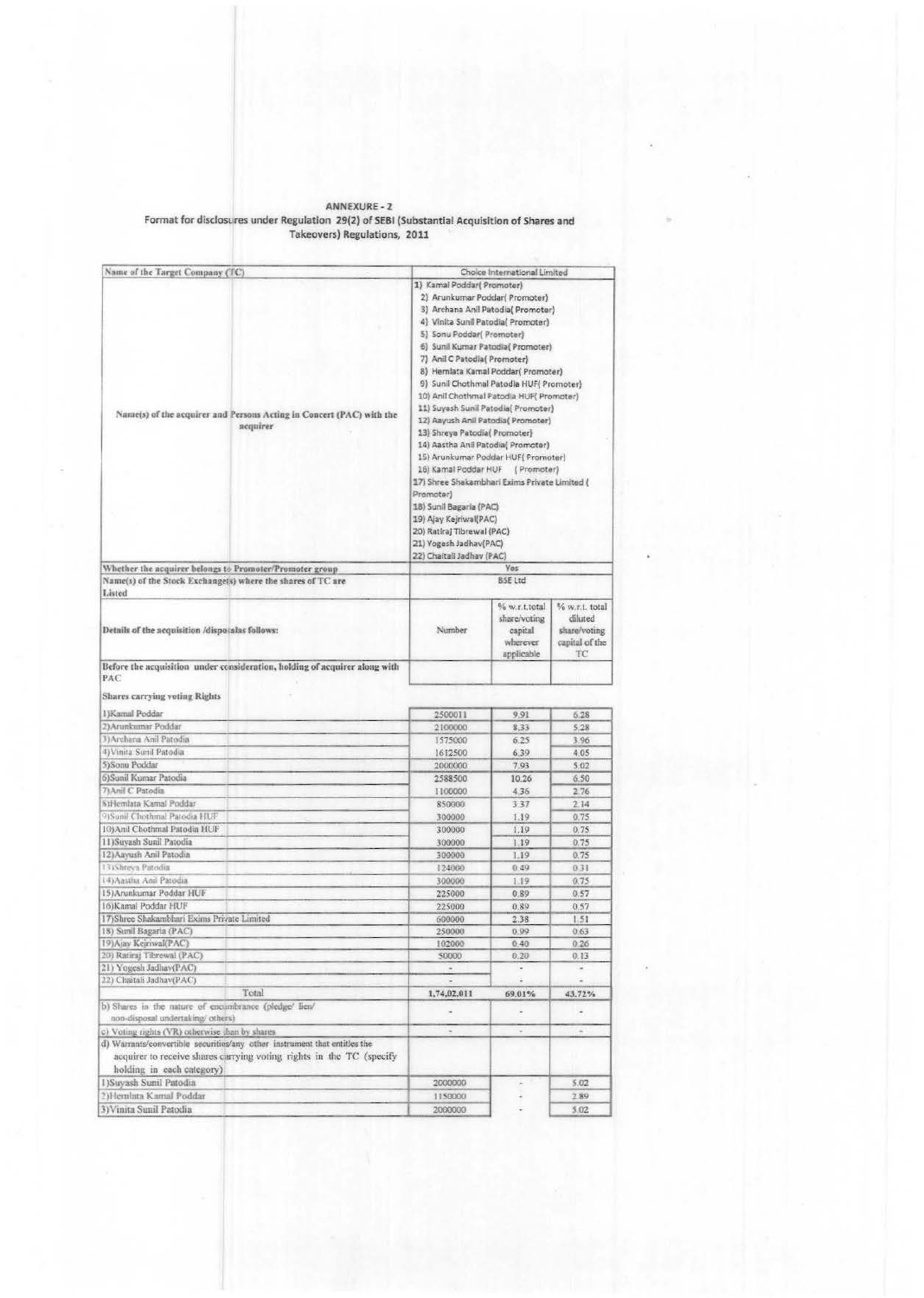| 4) Arun Kumar Poddar                                                                                                                                                                        | 1950000     |                                                                    | 4.90                                                              |
|---------------------------------------------------------------------------------------------------------------------------------------------------------------------------------------------|-------------|--------------------------------------------------------------------|-------------------------------------------------------------------|
| 5) Kamal Poddar                                                                                                                                                                             | 1499989     |                                                                    | 3.77                                                              |
| 6)) Ajay Kejriwal (PAC)                                                                                                                                                                     | 200000      |                                                                    | 0.50                                                              |
| 7)) Ratiraj Tibrewal (PAC)                                                                                                                                                                  | 200000      |                                                                    | 0,50                                                              |
| 8)) Yogesh Jadhav (PAC)                                                                                                                                                                     | 550000      |                                                                    | 1.38                                                              |
| 9) Chaitali Jadhav (PAC)                                                                                                                                                                    | 500000      |                                                                    | 1.26                                                              |
| Total                                                                                                                                                                                       | 10049989    |                                                                    | 25.25%                                                            |
| e) Total $(a+b+c+d)$                                                                                                                                                                        | 2,74,52,000 |                                                                    | 68.97%                                                            |
| Details of acquisition /Sale                                                                                                                                                                | Number      | % w.r.t.total<br>share/voting<br>capital<br>wherever<br>applicable | % w.r.t. total<br>diluted<br>share/voting<br>capital of the<br>TC |
| a) Shares carrying voting rights acquired and sold                                                                                                                                          |             |                                                                    |                                                                   |
| 1) Mrs. Hemlata Poddar                                                                                                                                                                      | 11,50,000   | 4.02%                                                              | 2.88%                                                             |
| 2)Mr. Ajay Kejriwal                                                                                                                                                                         | 2,00,000    | 0.70%                                                              | 0.50%                                                             |
| 3) Mr. Ratiraj Tibrewal                                                                                                                                                                     | 2,00,000    | 0.70%                                                              | 0.50%                                                             |
| Total                                                                                                                                                                                       | 15,50,000   | 5.42%                                                              | 3.88%                                                             |
| b) VRs acquired /sold otherwise than by shares                                                                                                                                              |             | $\sim$                                                             | $\sim$                                                            |
| c) Warrants/convertible securities/any other instrument that entitles<br>the acquirer to receive shares carryingvoting rights in the TC<br>(specify holding in each category) acquired/sold | ı           | $\scriptstyle\star$                                                | ٠                                                                 |
| d) Encumbered shares released by the acquirer                                                                                                                                               |             |                                                                    |                                                                   |
| e) Total $(a+b+c+/-d)$                                                                                                                                                                      | 15,50,000   | 5.42%                                                              | 3.38%                                                             |